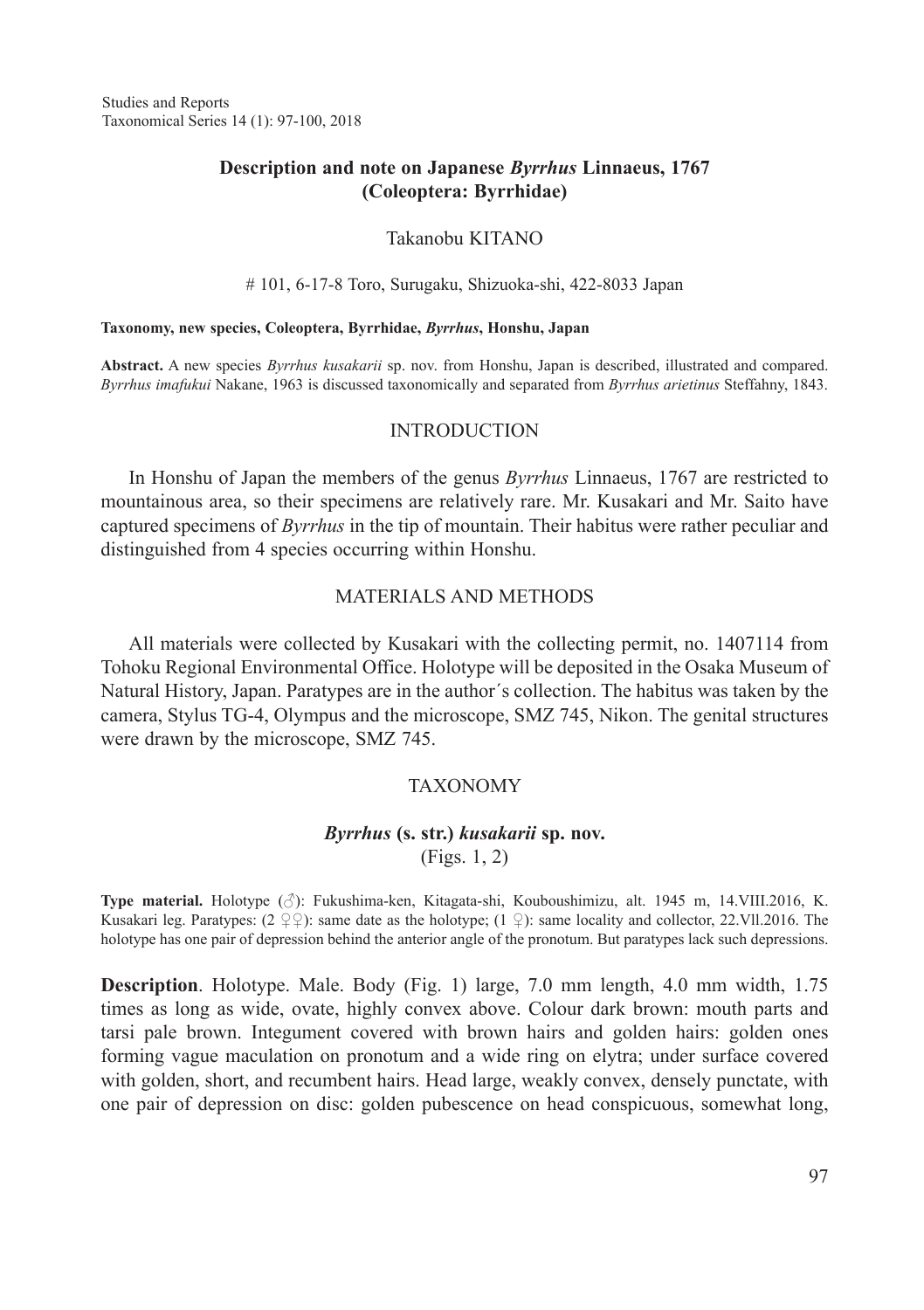

Fig. 1. Habitus of *Byrrhus kusakarii* sp. nov.

irregularly directed; labrum simply rounded at apex. Antennae 11-segmented: 3rd 1.5 times as long as  $4<sup>th</sup>$ ; last 6 segments forming club; 11<sup>th</sup> 1.6 times as long as 10th. Pronotum highly convex above: anterior angle pointed. Elytra long, moderately convex above, weakly and gently sloping posteriad: sides widest slightly behind the middle; humeral striae irregularly sinuate and contiguous to each other at basal half. Hind wing short, apart from the tip of elytra. Prosternal process widely rounded at apex. Cavity of prosternal process occupying almost all length of mesosternum. Metasternum large, densely punctate, becoming sparser toward longitudinal suture: longitudinal suture short; pleura gently tapering posteriad. Femora and tibiae dilated and flattened; external margin



Figs. 2-5. Male genitalia: 2- *Byrrhus kusakarii*; 3- *B. imafukui*; 4- *B. arietinus*; 5- tip of lateral lobe of *B. arietinus*. Scales 1 mm, a for Figs. 2-4, b for Fig. 5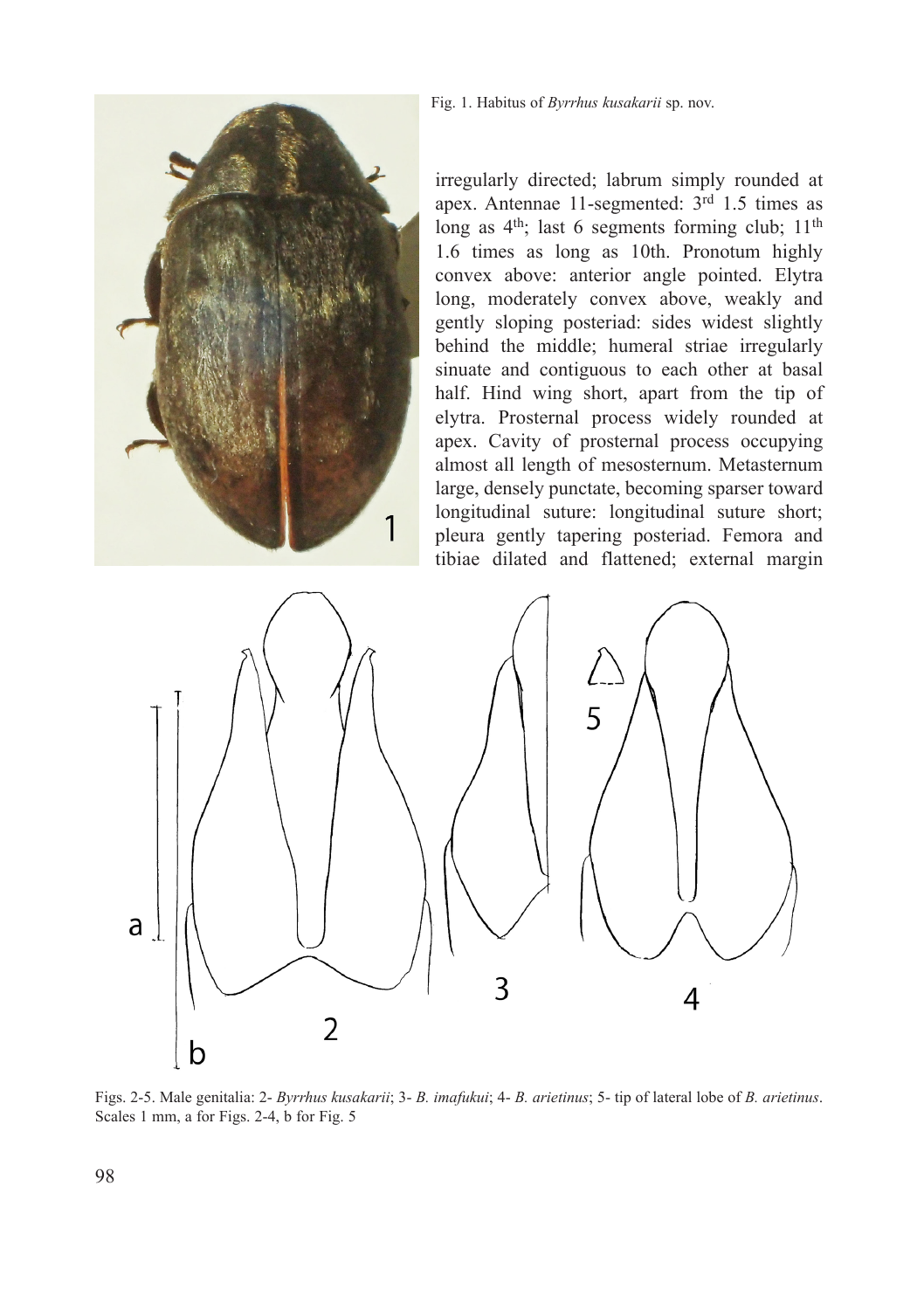of tibiae fringed with rather short spines; apices of tibiae with two spines. Claws simple, well curved, becoming thick toward base. Abdomen densely punctate: surrounded area by femoral line shallowly punctate. Male genitalia trilobed: median lobe well dilated; lateral lobes weakly sinuate in external side, pointed at the apical projection.

**Female.** Externally similar to male. 6.7-7.2 mm length; 4.0-4.3 mm width. 1.65-1.75 times as long as wide.

**Differential diagnosis.** This species resembles *B. arietinus* Steffahny, 1843 and *B. imafukui* Nakane, 1963 by having the rounded apex of the median lobe of the male genitalia. From them it may be distinguishable by the brighter body colour, the body form, the sinuated elytral striae, the well dilated median lobe.

**Etymology.** The specific epithet is derived from the name of collector.

# *Byrrhus imafukui* **Nakane, 1963**

(Fig. 3)

This species was described from Mt. Komagatake, Kiso, Honshu, Japan by Nakane (1963). Subsequently Takizawa and Nakane (1983) regarded this species as a subspecies of *B. arietinus* Steffahny. Although I failed to find out the reason for the combination in their article, this species should resemble *B. arietinus* (Fig. 4) by having the simple striae on the elytra, the large elytral ring, and the rounded apex of the median lobe of the male genitalia. Furthermore Pütz (2002, 2007) treated *B. imafukui* as a junior synonym of *B. arietinus* by the male genitalia. But this species may be distinguishable from the latter by the gently tapering pronotum, the dark hairs on the pronotum, the short hind wings, the pointed apex of the lateral lobe, and the sinuate side of lateral lobe. This species resembles *B. kusakarii* by having the large ring on the elytra, the short hind wing, the pointed apex of the lateral lobes, and the sinuate side of the lateral lobes. But this species may be distinguishable from *B. kusakarii* by the darker body colour, the simple elytral striae and the weakly dilated median lobe.

### KEY TO SPECIES BELONGING TO *BYRRHUS* IN HONSHU OF JAPAN

Four species in this key except for *B. kusakarii* have various names in snonymy, so that these names may be revised like *B. imafukui*.